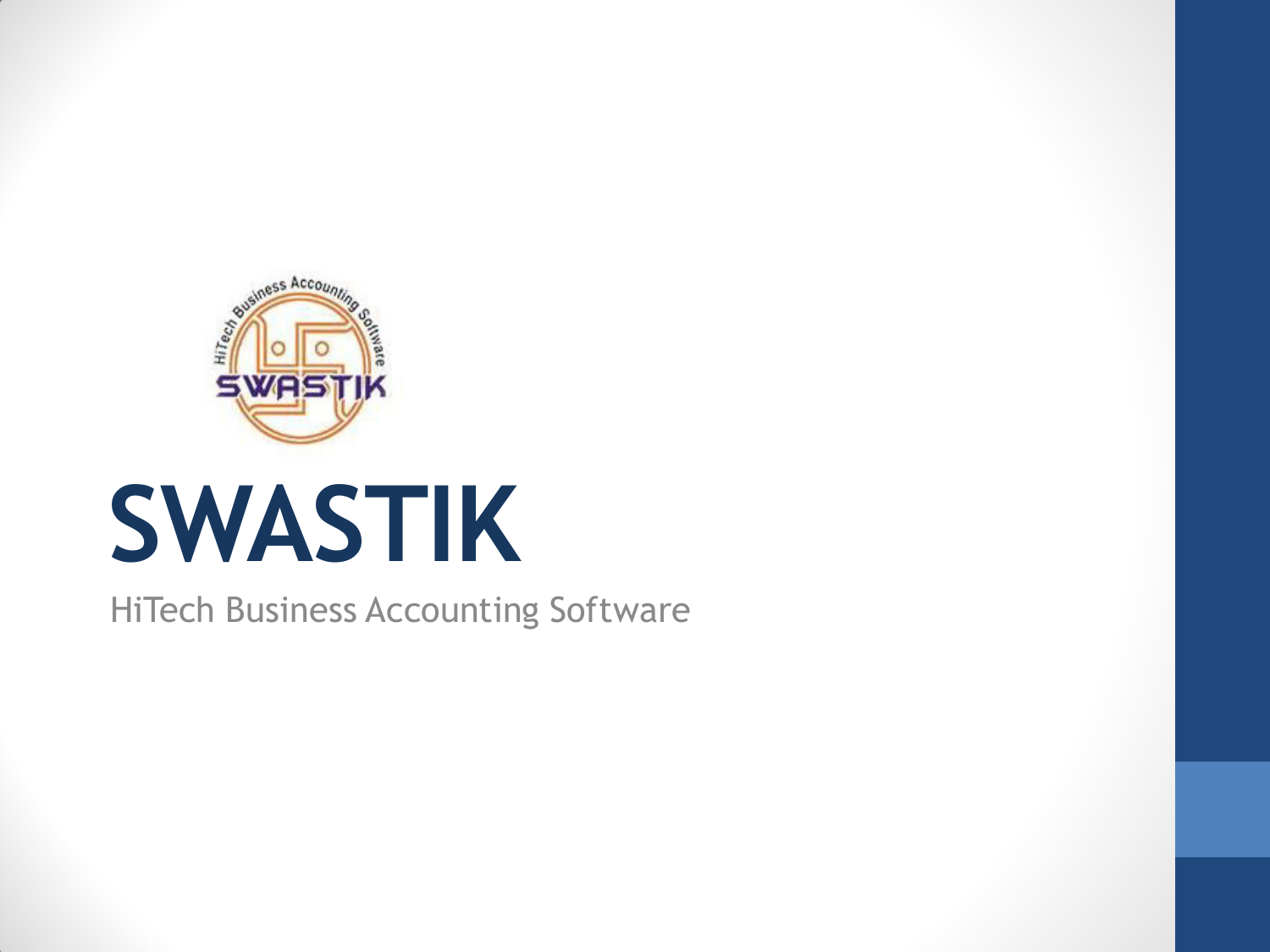#### **Accounts Receivables**

**Accounts Payables** 





**VAT Management** 

Inventory **Management**  **Management Reports**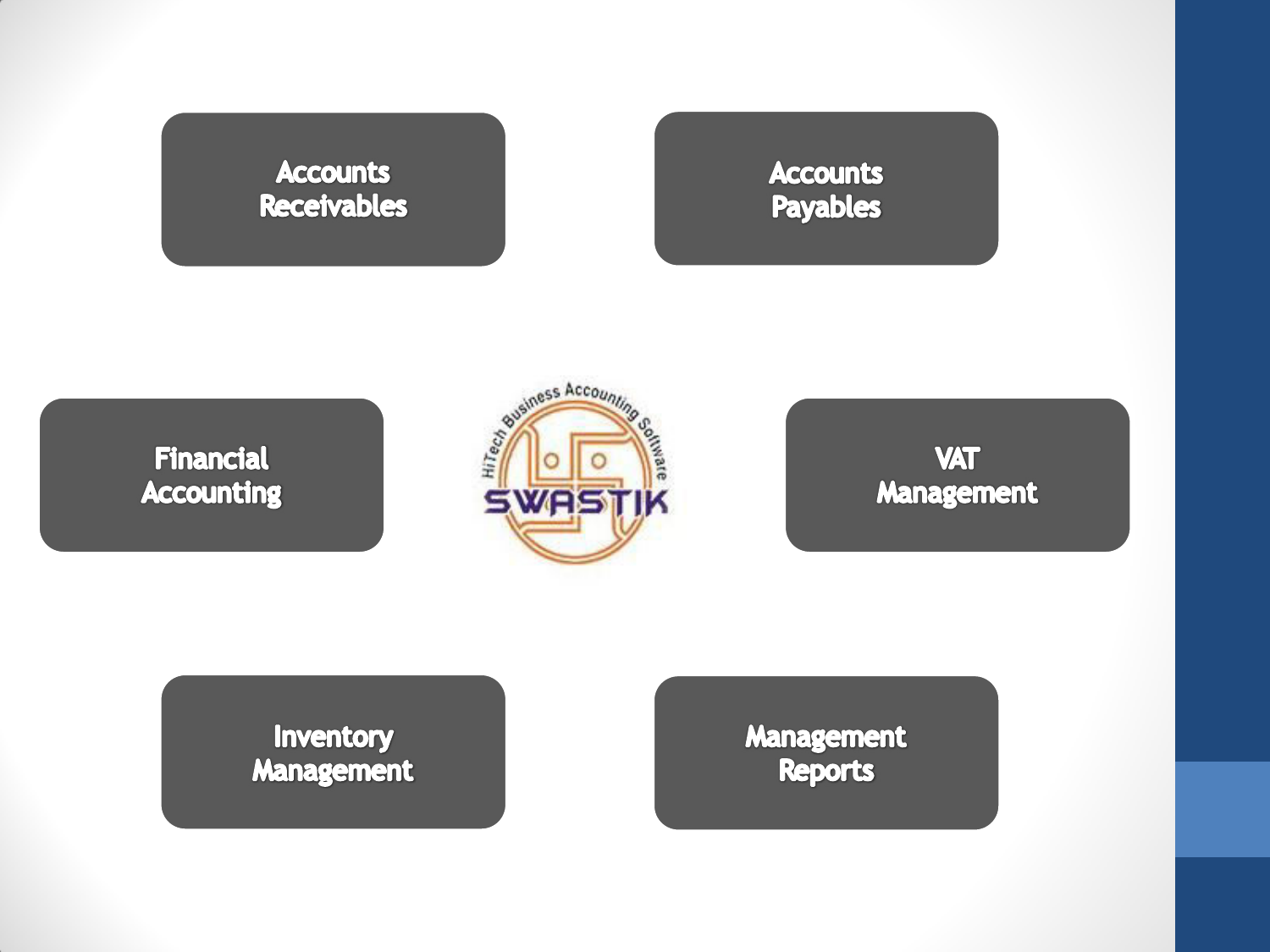# **SWASTIK**

**Swastik** – HiTech Business Accounting Software is a highly automated system for Invoicing, Inventory Control and accounting with detailed business performance analysis. It was developed keeping in mind the common and essential requirements of Manufacturers, Importers, Distributors, Traders, Retailers, Service providers and all other types of businesses. Swastik is the only software that offers a truly integrated solution for Financial Accounting, Inventory management, Accounts Receivable, Accounts Payable, Vat Accounting and MIS reporting for today's dynamic business and technological environment with Simplicity, Flexibility, Security and Reliability.

The most recent & upgradable technology, unique and exciting features, the most user friendly entry system, easy to understand reports, complete Vat accounting solutions, revolutionary inventory management, strict adherence to Accounting Principles, in depth sales & marketing analysis, L/C & import costing management as well as personalized support system places this software miles ahead of any other software available in the market today.

Survey on hundreds of business units and personal interaction with Traders, Manufacturers & Professionals has made our Software one of the most comprehensive Accounting Solution which covers the widest spectrum of business needs. Continuous implementation of customers' recommendations and strong backup provided by a dedicated team of Software & Accounting Professionals has helped make this software a truly world class solution.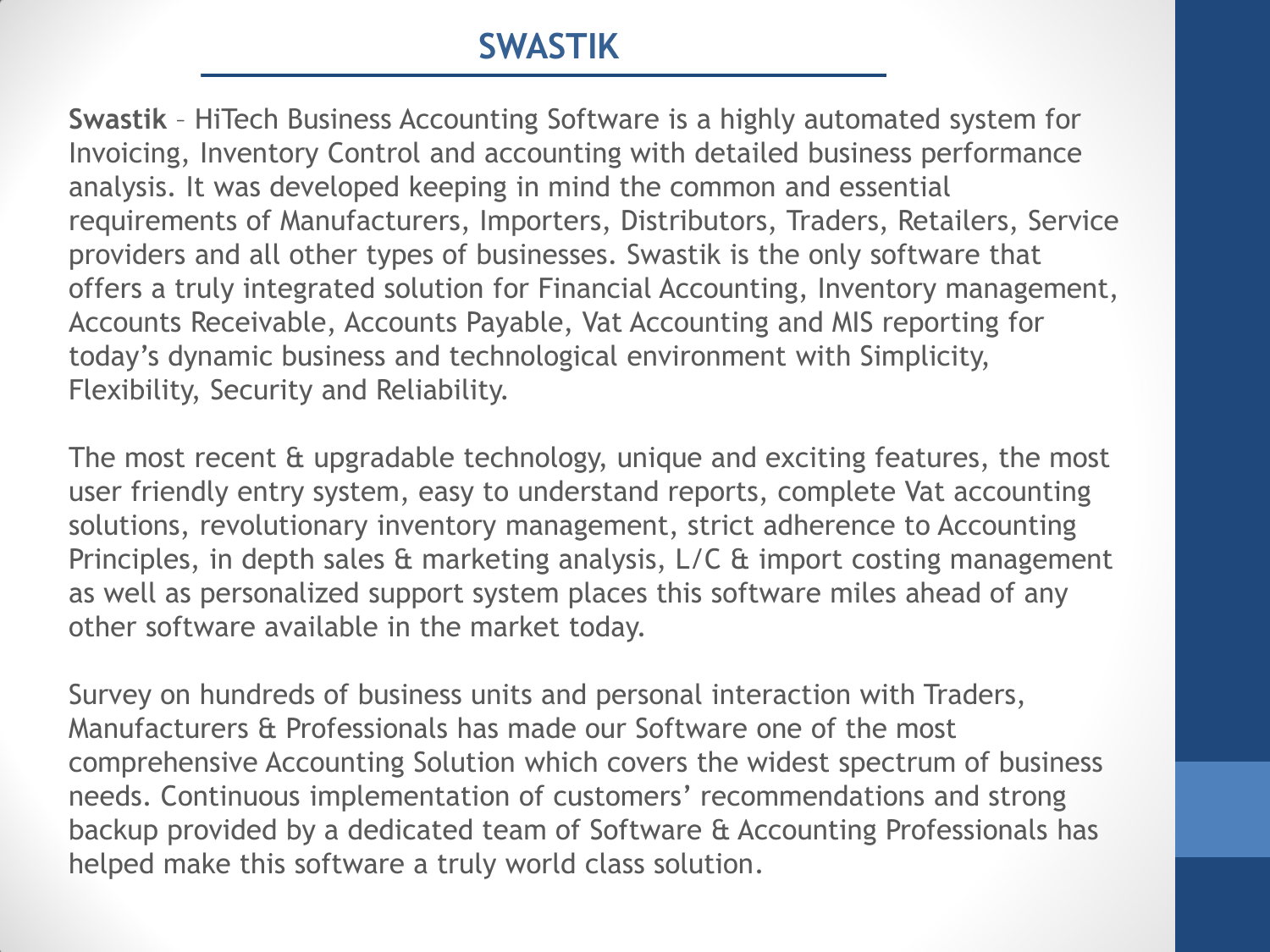# **Dynamic Features**

- Complete Windows Accounting & Inventory Management Software
- Accounts Receivable, Accounts Payable and Marketing Analysis.
- **Sales / Purchase Order Processing System**
- **Purchase / Import Costing System.**
- **Additional Expenses adding facility on a Purchase.**
- Manufacturing Accounting with Bill of Material
- **Assembly Management**
- **Multi Location Inventory System**
- **Document Designer to Design all the source vouchers.**
- **All Reports in Excel (Spread Sheet) Format**
- **Report Export to MS-Word, MS-Excel and other formats.**
- **Find Option / Column hiding facility in Report**
- **Direct Email / Fax / Export facility**
- Cash Book, Day Book, PL & BS in T-Format
- **EXEC** Calculator and Dual Calendar Option at every Point
- **Sales Tax / Vat Report as per Tax regulations.**
- **Agent / Area for Customer / Vendor and Report based on it.**
- **Multiple Currency and Cost Centre.**
- **Real-time Sub-Ledger / Document Class System.**
- **Unlimited Narration space at every entry point**
- Online help at all entry points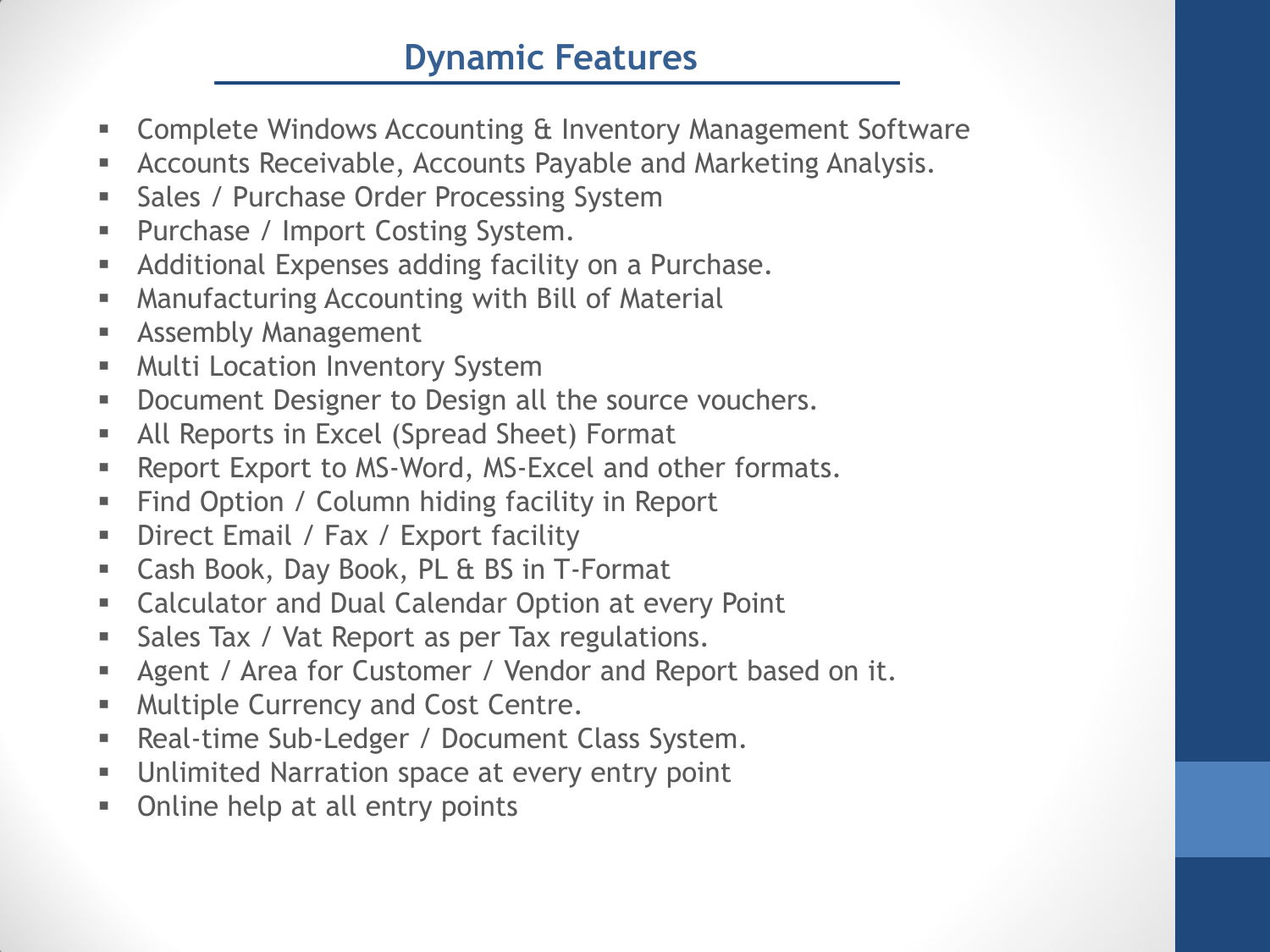# **What's New in SWASTIK**

- Multi Window System(user can open multiple windows like Sales Bill and Party Ledger at once
- Full screen Reporting Draft based-dos printing document designer integration
- Dashboard integration with favorite Menus like Quick Reports for Sales, Purchase, Finance and Inventory
- Graphical Presentation of Reports (Pie-charts,3D, Bars Analysis)
- **Reminders, To-do and Alerts reports**
- Better Support system through dashboard (Online Help Desk supports)
- **HiTech Messenger integration (chat with Swastik users) Support Ticket** implementation for better support system Temporary Year ending features without splitting data
- **HiTech SMS Integration**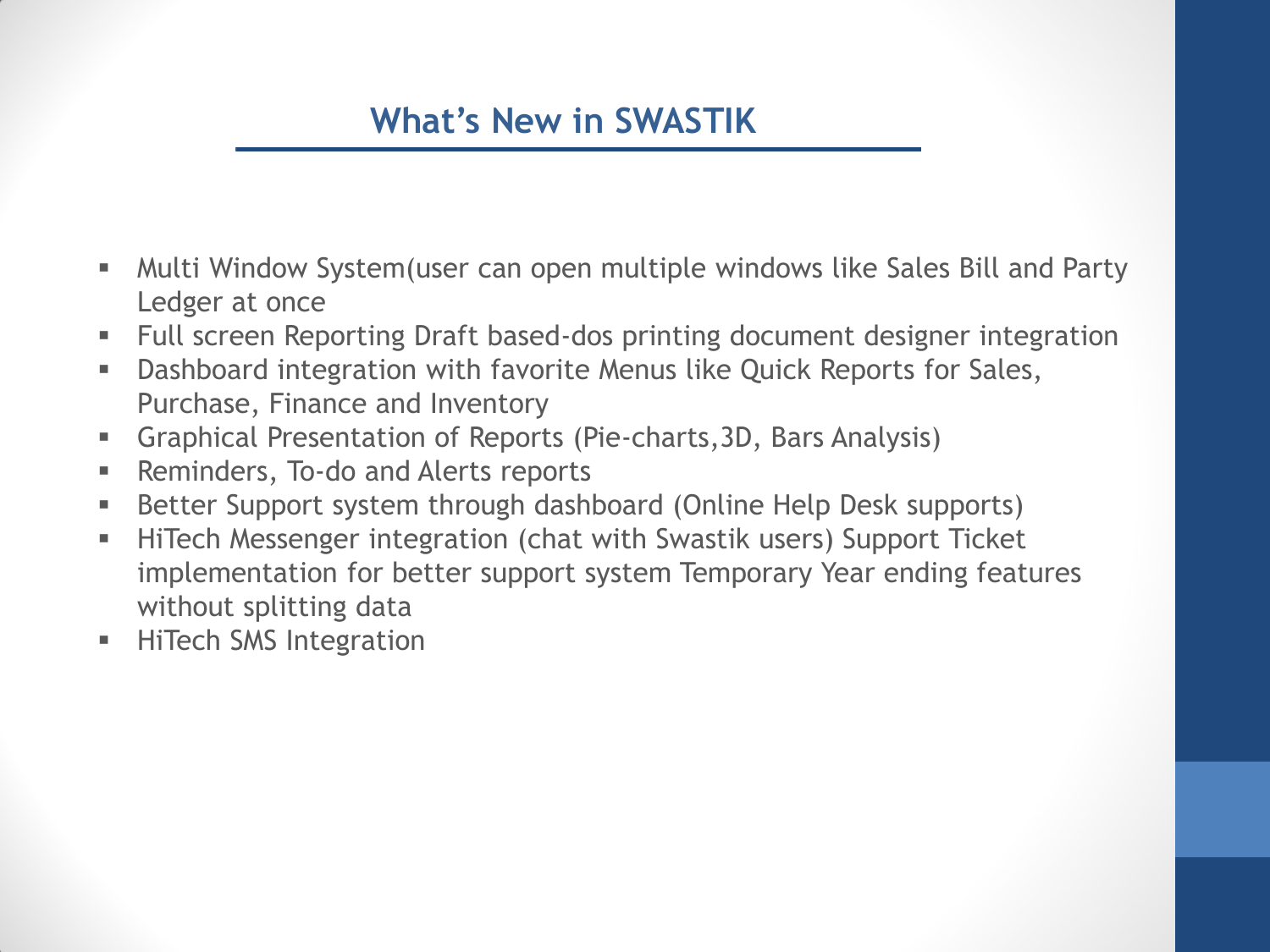#### **Power & Simplicity**

- **Easy to Use- Your Non Accounts Staff can also operate**
- **EXECOMPLERIES Codeless Software with Short Name Option**
- **EXED** Complete Daybook Entry from a Single Voucher
- User Friendly Equipped with both Keyboard and Mouse navigation
- Zoom in (Drill Down) from almost all the Reports to Source Voucher
- Microsoft SQL 2000 Back End for Data Security & Reliability
- **Fully Menu Driven, Windows Popup Menu.**
- **Multiple Company Facility**
- **Unlimited Accounting period defining facility.**
- **Auto Year Ending system to carry data into next year**
- **Filter Example 20 Figure 1** Free Upgrade and Update under Warranty / AMC period.
- **Both Single and Network Versions Available**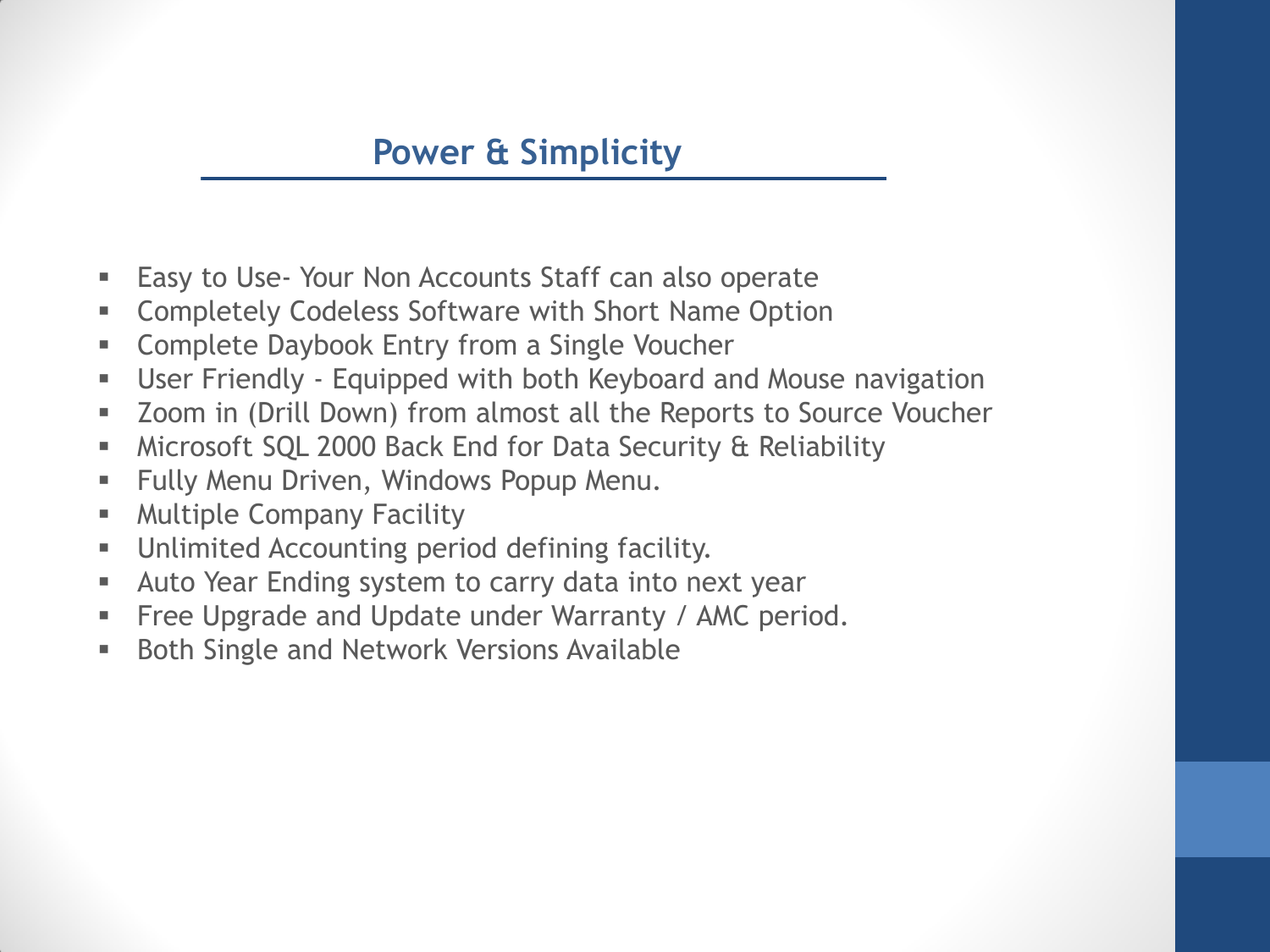#### **Flexibility Versatility**

- Flexible and Unlimited Document Numbering for all Vouchers
- Multi Segment Document Class for Multi-Level Organizational reporting
- Flexible User Definable Field (UDF) for all Entry Modules
- Flexible User Definable Field (UDF) for Ledger / Product Master
- Flexible Schedule for Profit & Loss / Balance Sheet
- Document Designer Design your Sales Bill and other documents.
- User Definable Product Wise / Bill Wise Sales and Purchase Bill Terms
- **Billing Term Calculation on Value / Quantity**
- User Definable Menu as per user
- User Definable Font Name & Size setting for Printing
- **Entry Field Enabling & Mandatory option for every Entry module**
- **Complete Accounting in English / Nepali Date**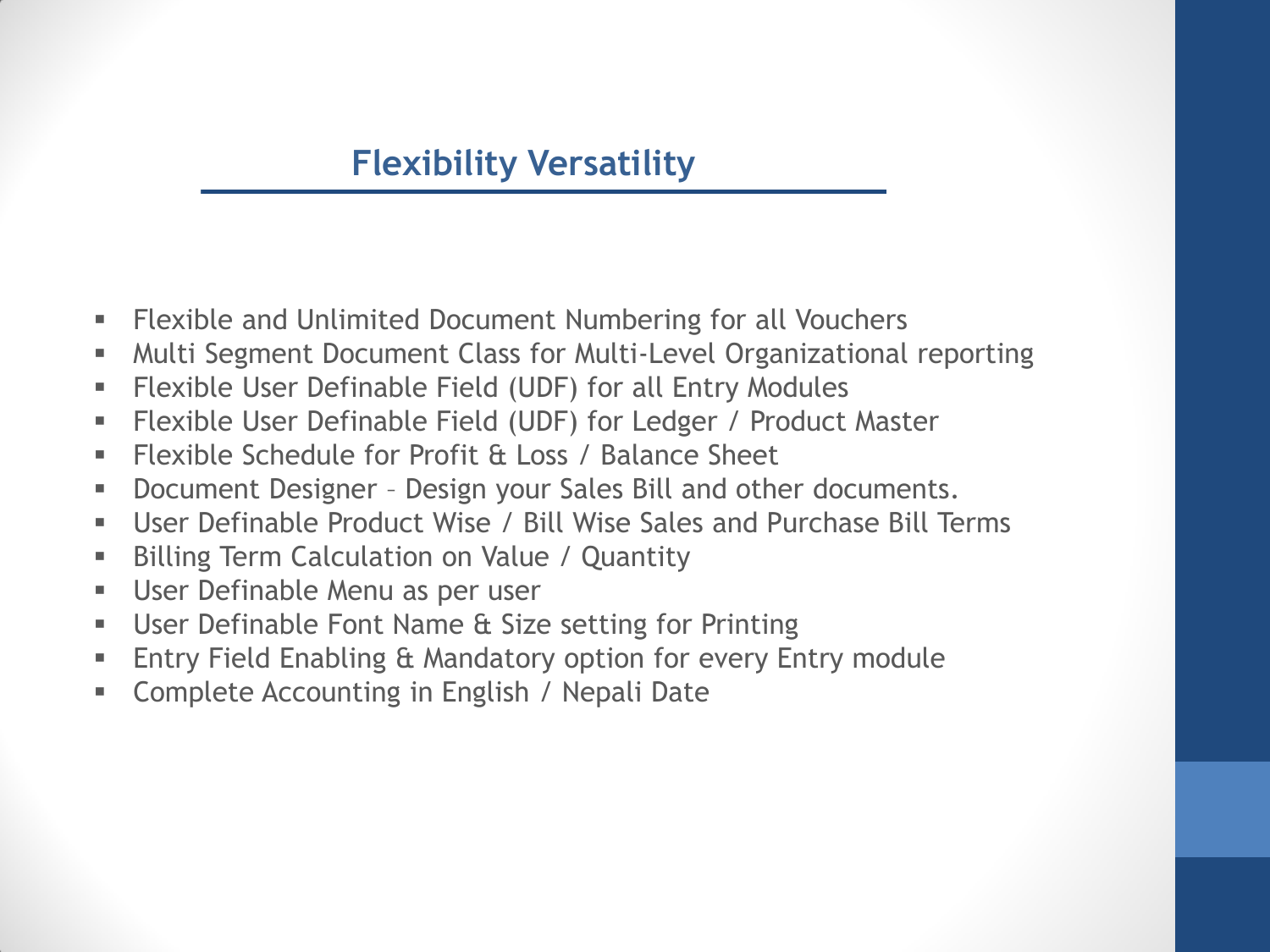#### **Air Tight Security & Reliability**

- MS SQL Database for high level of Data Security & Reliability
- Unlimited Level of Security Rights Defining for Users
- User wise, Entry Module wise Voucher Addition, Modification and Delete option can be defined
- **User wise Menu Defining**
- **User Wise Company Rights System**
- **Voucher Lock and Unlock system**
- **Database can be Password Protected**
- **Auto Backup Option to the desired Path**
- **Powerful Fraud Detection System**
- Data Copy / Backup / Modification can be protected.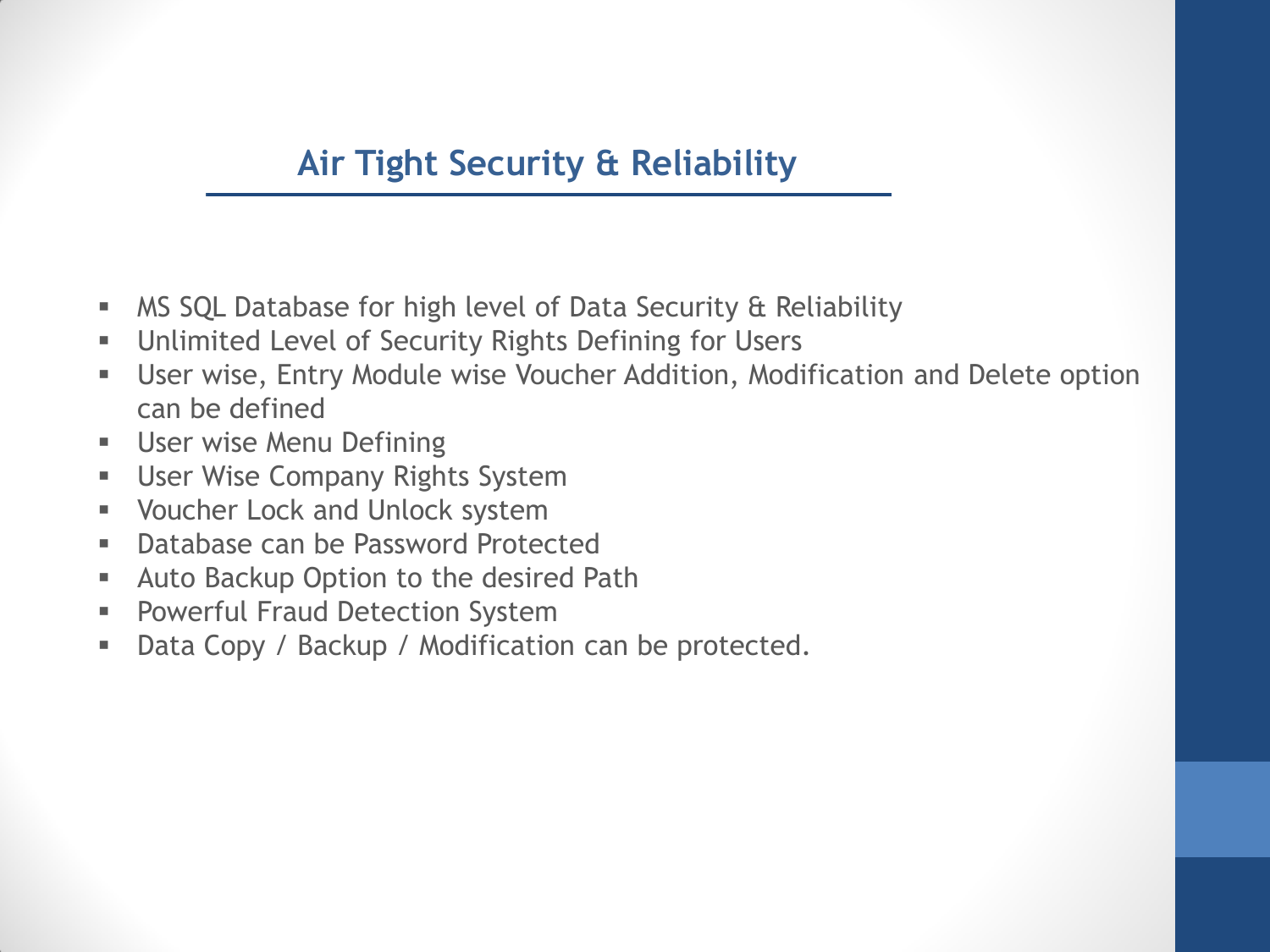# **Multi Location Real-time Inventory**

- **Multiple Godown / Warehouse Management**
- **Multiple Units Defining with Conversion**
- **EXECT:** Critical Level / Re-order Level Defining
- **Inventory in Primary and Alternative Units.**
- **Inventory Reports in any unit on the basis of Unit Conversion**
- **Stock Ledger Report Group Wise, Sub Group Wise**
- **Stock Ledger Summary and Detailed Report**
- Sales / Purchase Entry in any Unit.
- **Multiple Method of Stock Valuation Fifo / Wt. Avg / M. Rated / Fifo Rated.**
- Stock Valuation with Additional Expenses occurred in a Purchase
- **Sales / Purchase Rate Scheme defining for every item.**
- **Separate Inventory Management for Expired / Breakage Inventory**
- **Estimated Order report on the basis of Sales / Order.**
- Net Stock report inclusive of Sales / Purchase Order
- All Inventory report on Product Group / Sub Group Wise
- **Godown Wise Inventory Report in Column Report**
- Group / Sub Group Wise Inventory Report with Product Name optional
- **Item wise Gross Profit Report**
- **EX Consignment Wise Inventory Report**
- **Stock Status, Re-Order Status Report**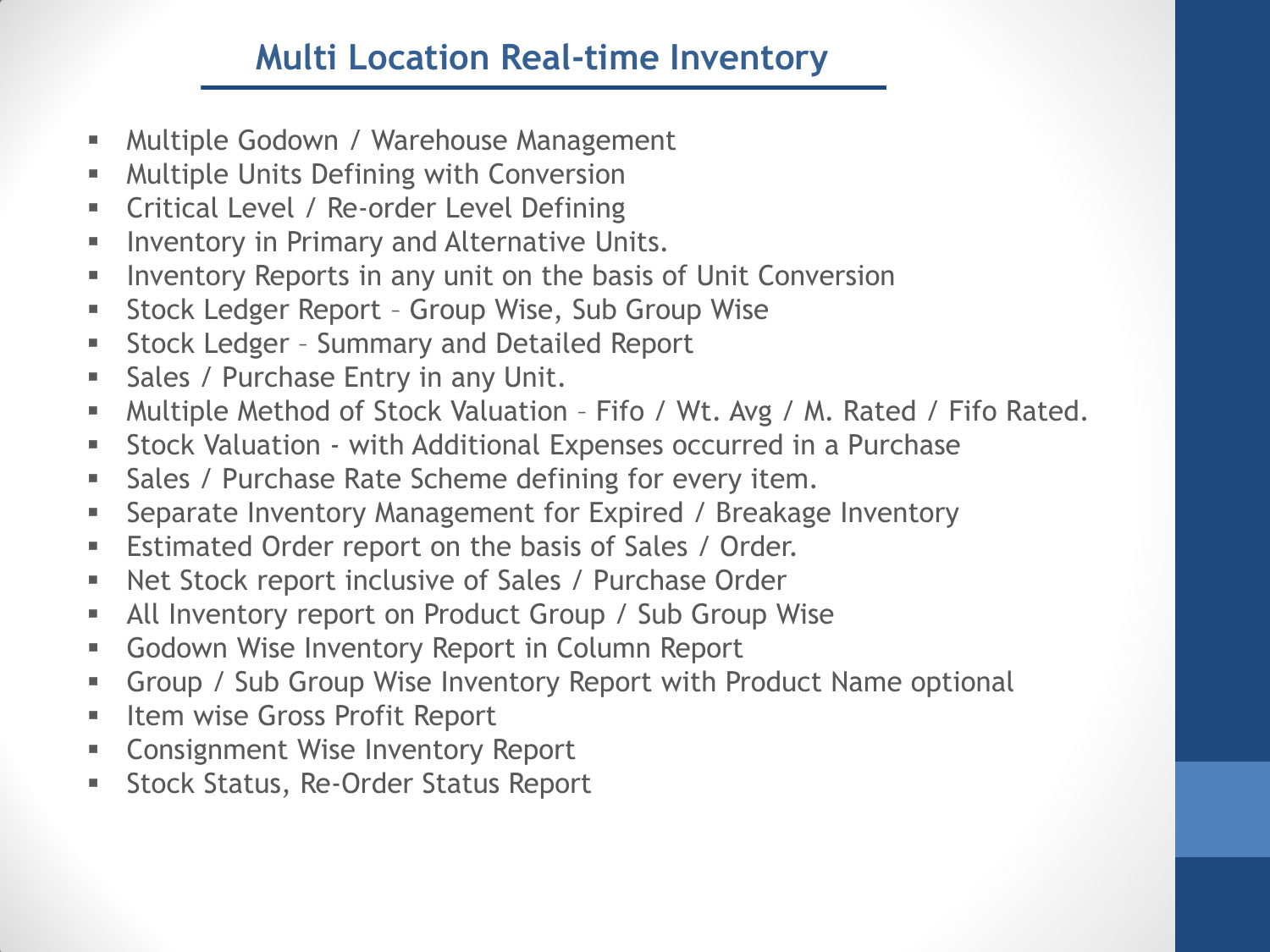# **Batch wise Inventory System**

- Batch System with Mfg Date / Expiry Date
- Batch wise Inventory Report / Batch Query Report
- **Free Goods / Bonus Defining for Product / Free Goods Report**
- **Auto Serial No Generation system in Product.**
- **Near Expiry Report**

# **Manufacturing Inventory**

- Bill of Material System to define Raw material details for Finished Goods
- **Finished Goods Receipt and Return**
- **Inventory Issue on the basis of BOM**
- **Cost Centre wise Inventory Issue.**
- Assembly Management System at the Time of Sales / Purchase
- **Auto Inventory Issue on the basis of BOM**
- **Auto Production Voucher on the basis of Sales.**
- **Cost Centre wise Inventory Consumption Report**
- Production / Consumption Report on the basis of Cost Centre, Product, Product Group and Sub Group Wise.
- **Cost Centre Ledger Report.**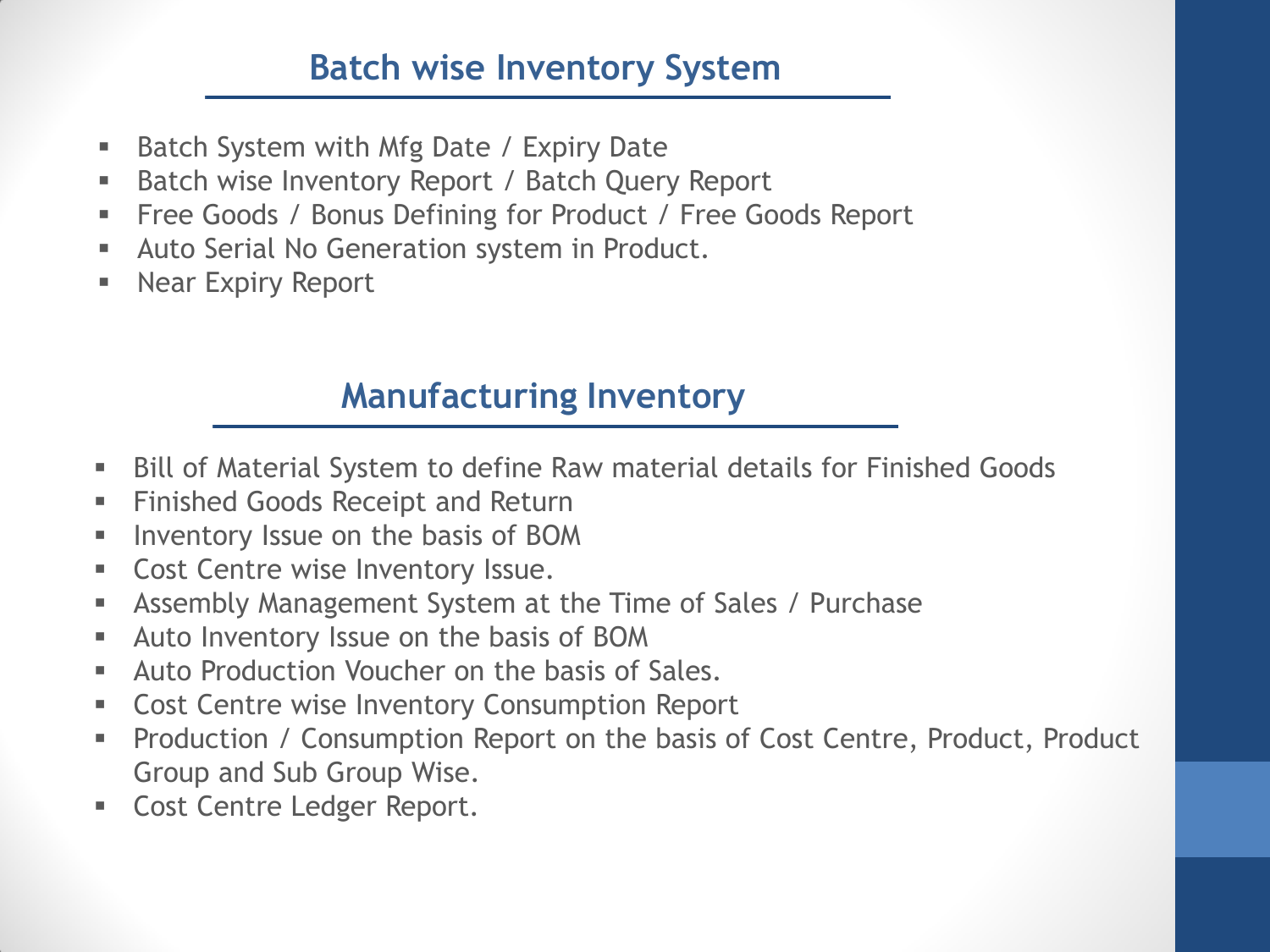#### **Financial Accounting**

- Cash / Bank Voucher, Journal, Credit Note and Debit Note Entry
- Cash Book, Bank Book, Cash Bank Checklist, Bank Reconciliation
- Final Accounts Both in  $T$  and Horizontal formats
- **Profit & Loss and Balance Sheet on Date of Date basis.**
- **Interest Calculations, Both on Balance and Document wise.**
- Cash Flow, Net Position of Fund and Sub-ledger Analysis
- Ledger Report Account Group Wise, Sub Group Wise and Sub Ledger wise
- **Ledger / Sub-ledger wise Analysis System.**
- **Multi Company Merged Ledger, Trial Balance, PL and BS**
- **Document Printing**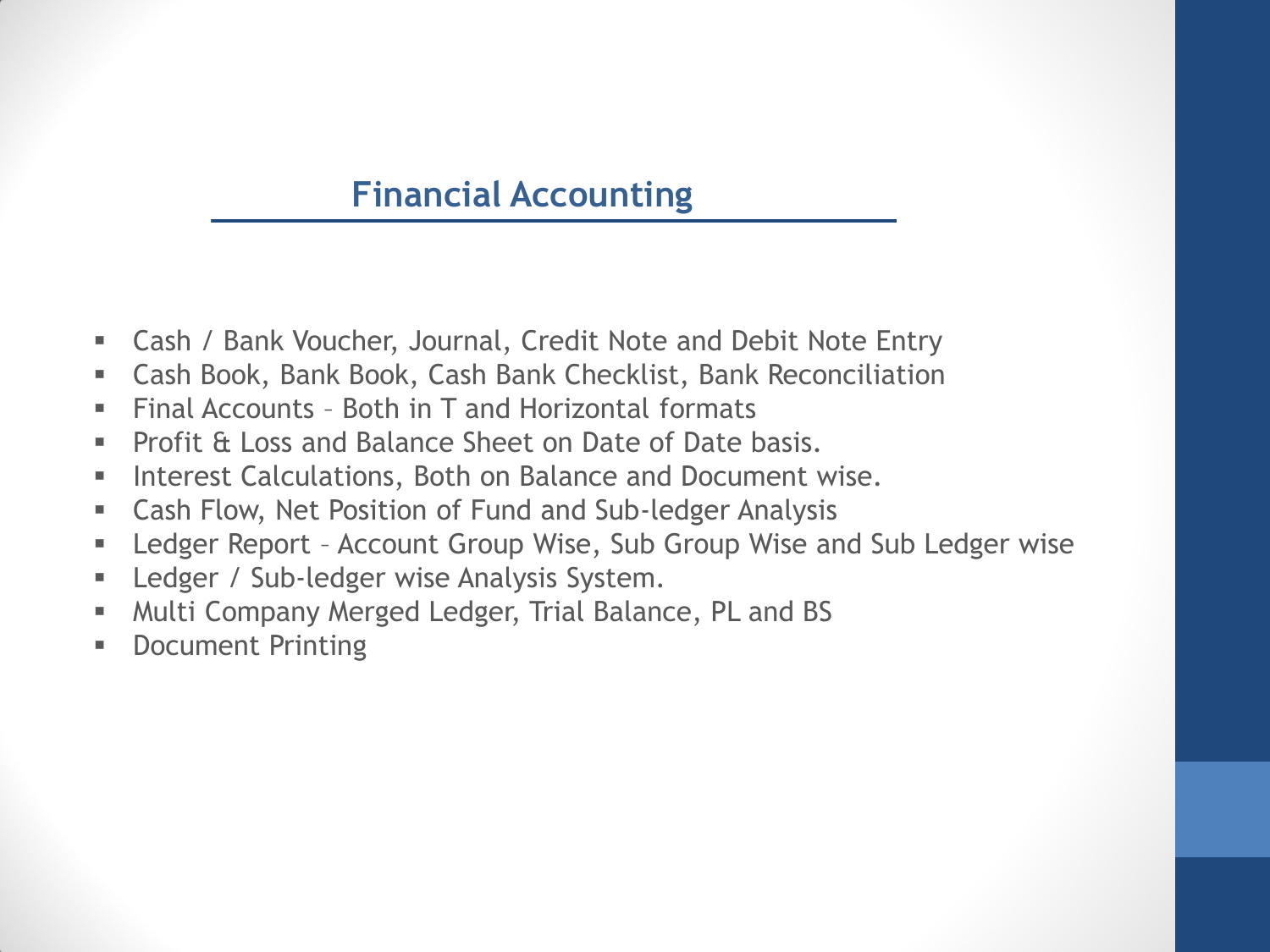#### **Sales/Purchase Management**

- Sales / Purchase Order, Challan , Invoice, Additional Invoice, Return and Expiry Breakage Return
- Flexible Billing Terms, Both on Product and Bill Wise.
- **All Sales / Purchase Register on Area / Agent / Product, Product Group, Sub** Group and Customer / Vendor Wise
- **Sales / Purchase Order Outstanding Report**
- **Sales / Purchase Analysis on Agent, Area, Product, Product Group and Sub** Group Wise
- **Monthly / Daily Sales / Purchase Comparison Report**
- **Sales Comparison Report on Area, Agent, Customer, Product and Product Group** Wise
- **Sales Summary Report on various Combinations.**
- **Top Customer, Top Product and Customer Analysis Report**
- **Sales / Purchase Analysis Report in any unit with Free Quantity.**
- **Sales / Purchase Price History Report**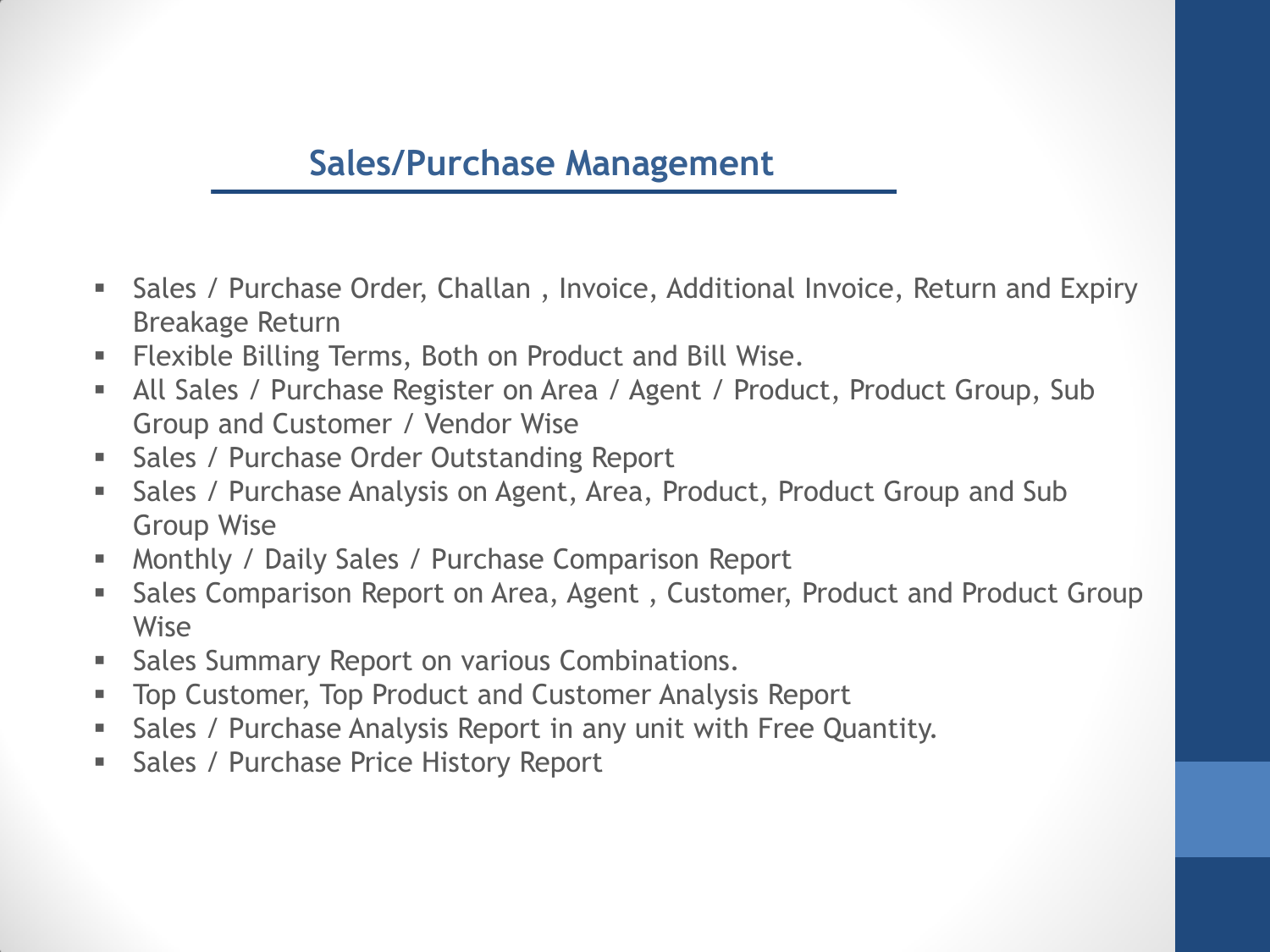#### **Accounts Receivable Accounts Payable**

- All Customer / Vendor Report on the basis of Area, Agent, Account Group and Sub Group Wise
- Customer / Vendor Ledger with Product, Adjustment, Credit Note details
- **Party Ledger in Multiple Currencies.**
- Customer / Vendor Outstanding Report with Credit Limit, Over Limit, Credit Days Over Days
- Customer / Vendor Ageing with Fixed and Variant Slab option
- **EXECUSTOMER / Vendor Reconciliation System**
- Customer / Vendor Receipt / Payment Register
- Customer / Vendor Debit / Credit note Register
- **EXECUTE:** Customer Analysis Report.

#### **MIS Reports**

- **EXEC** Cash Flow / Net Position of Funds
- **Product wise / Customer Wise Gross Profitability.**
- **Monthly / Daily- Sales / Purchase Comparison Reports**
- **Monthly Ledger Analysis Report.**
- **Sales / Purchase Analysis reports**
- **Profit & Loss / Balance sheet on Date to Date basis.**
- **Multi Company Merged Ledger, PL and Balance Sheet**
- **Cost Centre wise Consumption Analysis.**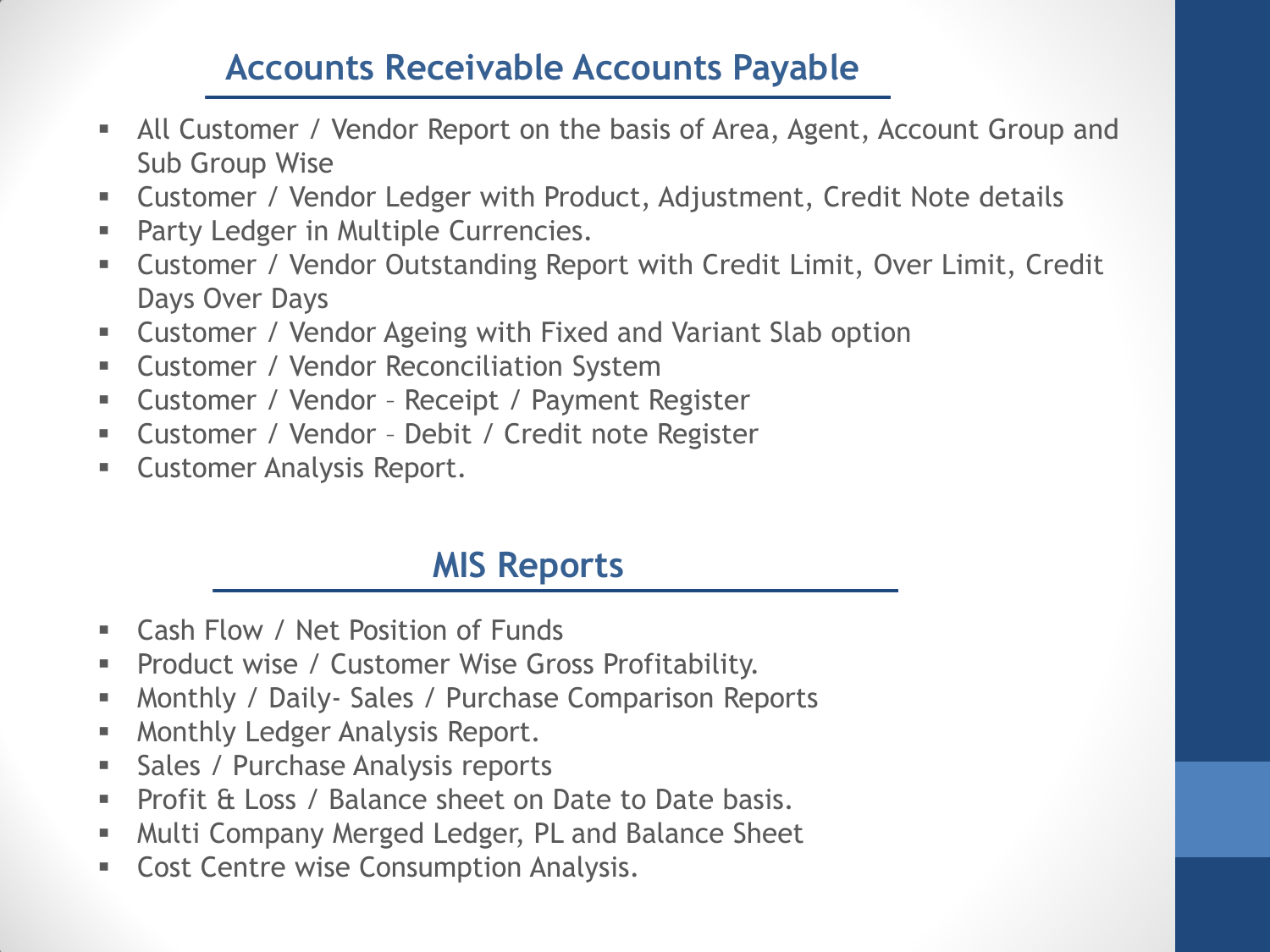# **Flexible Billing System**

- **Document Designer with Font, Size and Image**
- **Flexible Tax Group Defining and Billing**
- **Tax / Retail Invoicing System**
- **Inclusive / Exclusive Tax Billing system.**
- Flexible Billing Terms Product / Bill Wise
- **Billing Terms Calculation on Quantity / Bill**
- **Predefined Invoice Design.**

#### **Document Printing**

- Cash, Journal, Debit and Credit Note
- **Sales Order, Challan, Invoice, Return & Exp / Brk Return**
- Purchase Order, GRN, Invoice, Additional Invoice, Return, Exp/brk Return
- **Stock Adjustment, Godown Transfer and Expiry Breakage Transfer**
- **Inventory Issue, Return, Finished Goods Receipt and Return**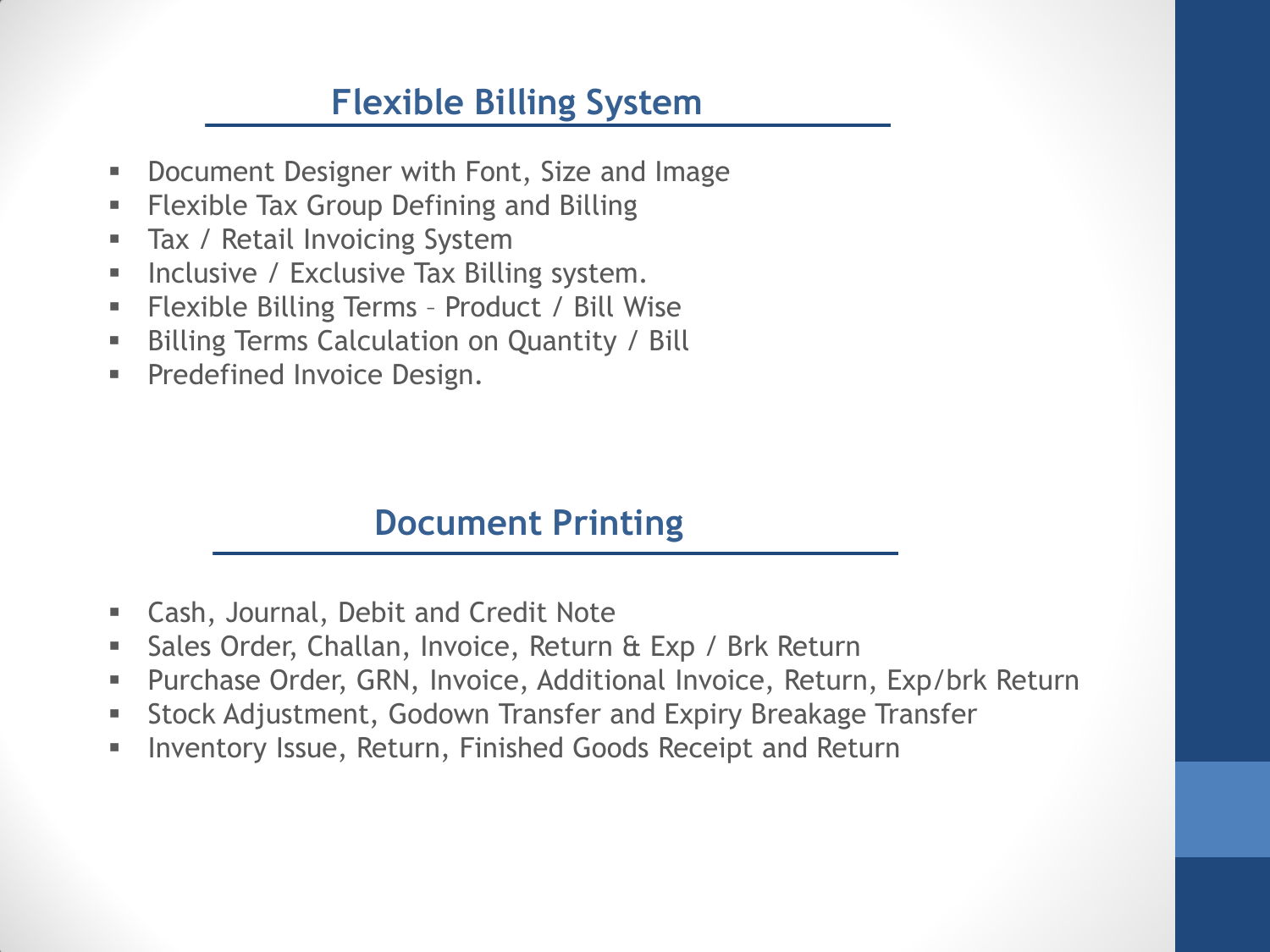# **Vat / Tax Reports**

- Flexible Tax Group defining and Tagging in Product
- **Vat Calculation on MRP, Inclusive and Exclusive**
- **Sales / Purchase Vat Register**
- **EXEC** Credit / Debit Note Register
- **Sales / Purchase Vat Register Rate Wise Summary**
- **Vat Computation Report**
- **Sales / Purchase Tax Summary**
- **Vat Summary Report**
- **RT1, RT XI and DIX reports**

# **Utilities**

- **Data Backup and Restore System**
- **Data Import and Export from another Companies**
- **-** Document Renumbering System
- **Master copy from another companies.**
- Voucher Lock / Unlock System
- Year Ending to Transfer data in Next Year
- **Data Recalculate and Diagnostic System**
- **External Device Utility to attach and de-attach data.**
- **Entry Log Register / Audit Trail Report**
- **Auto Generation of Production Vouchers.**
- Auto Backup System in desired Path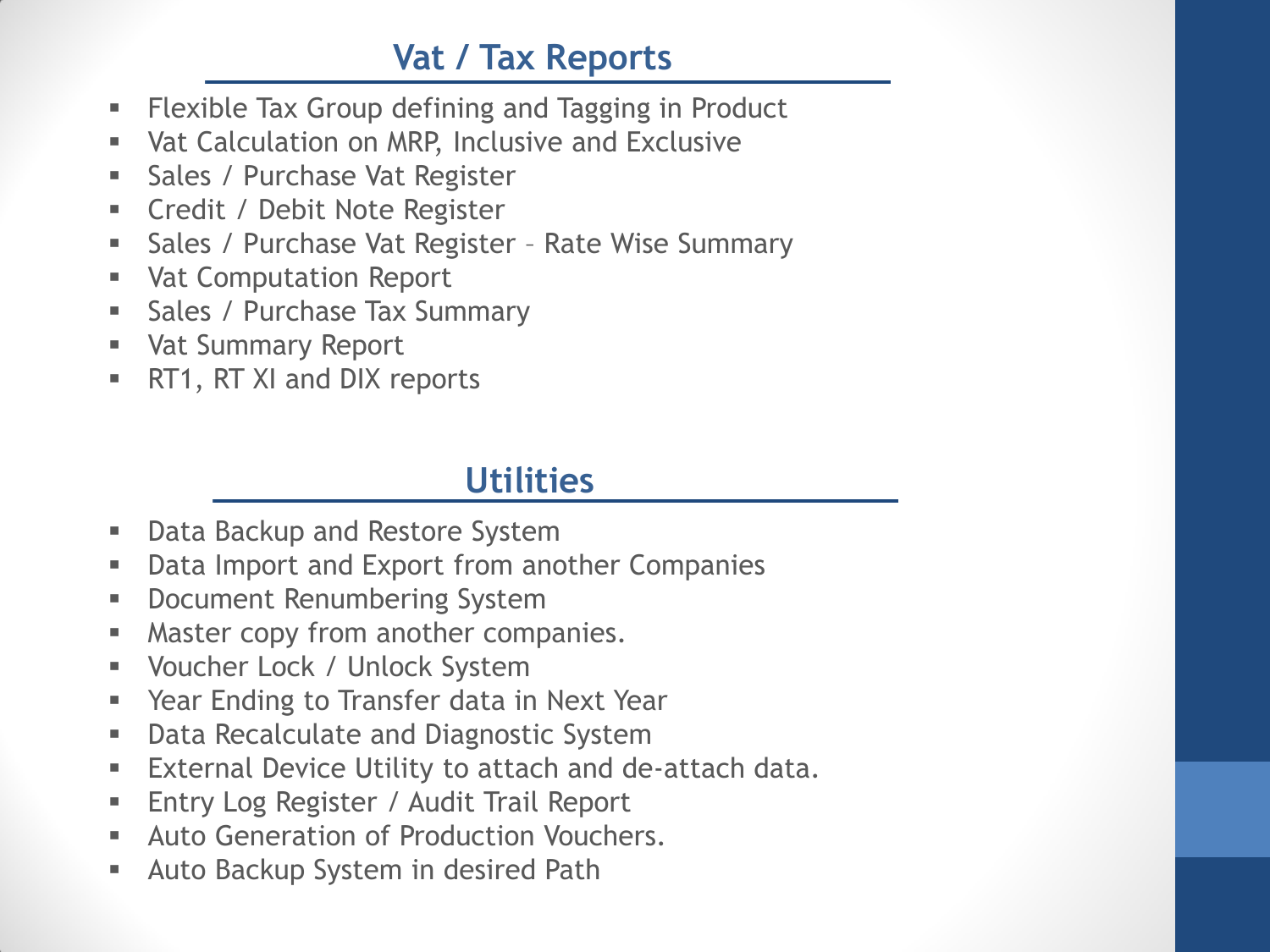# **Support Services at HiTech SS**

HiTech Solutions offers several support options designed for our customers to utilize our products most effectively and in a trouble free manner. Following Support Services are available at HiTech Solutions & Services:

- **Support Ticket implementation for better support system**
- Quick support through Remote desktop and Onsite support.
- **Phone, Fax and Email Support**
- Online Support Service (Online Chat with our Support Department)
- **The Training and Implementation of System at Client Site**
- **Upgrades & Updates for Existing Software**
- **Tailor made Support Services as per requirement**
- **User Specific Reports on Request**